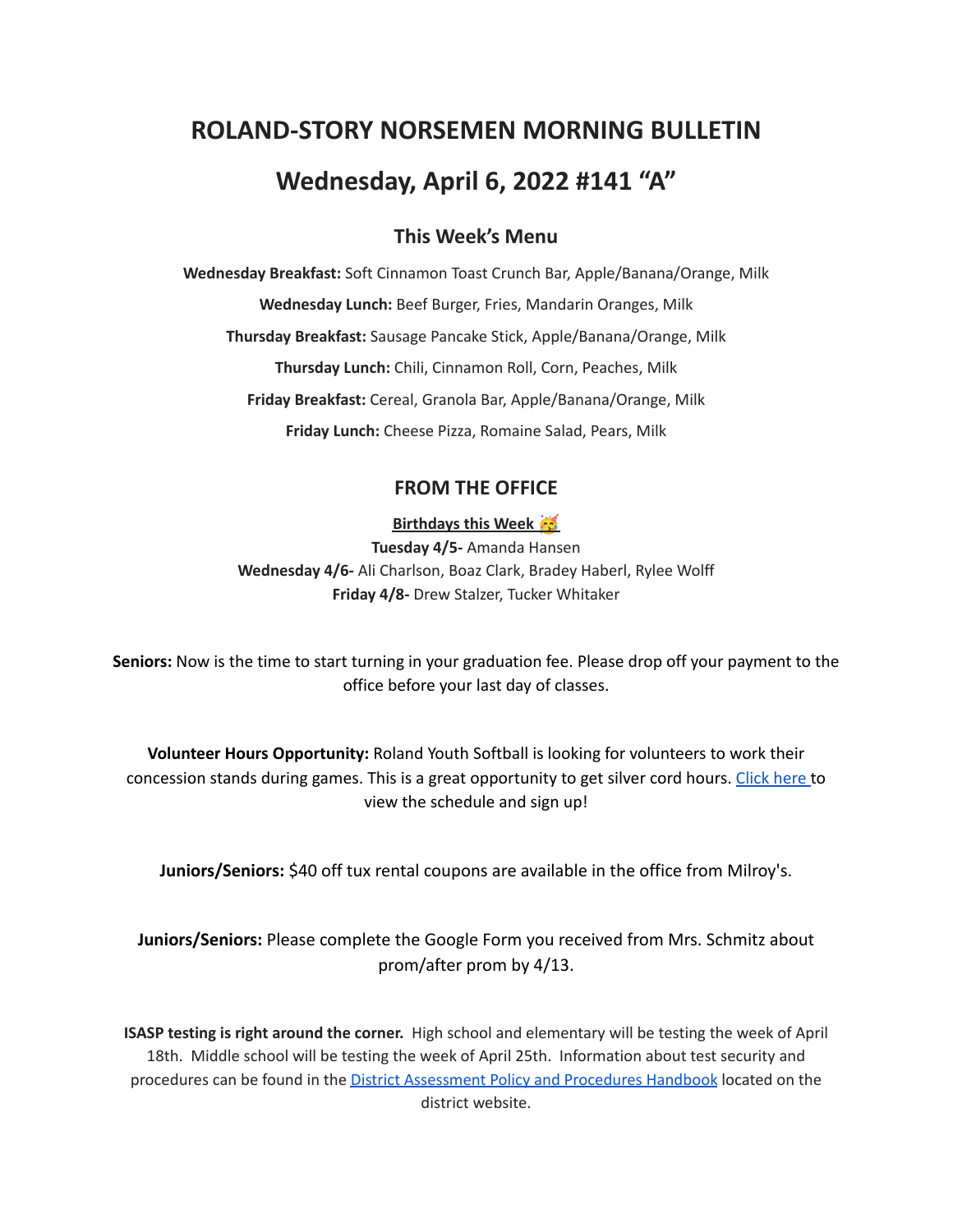In addition, due to ISASP testing, we are going to give students a little more time to sleep in and be more rested for the week. We will not hold ANY activities in the mornings from 4.18-4.22. Early morning activities may resume on Monday, April 25th.

We will still have EBPE since it is a class. Please try to eat breakfast and get a good night's sleep on test days and give your best effort!



**[COUNSELOR FOLDER](https://docs.google.com/document/d/1vmwczNPbDzXe9vFaG5LJMQ7NYDv-i4oQJHybqA65TUc/edit?usp=sharing) (9-12)-Click here**



Students, come and hear about these career opportunities. To attend, please sign up in the counselor's office *at least one day* prior to the presentation day.

**Wednesday, April 6: John Deere/VanWall Tech program** (See the flyer) Click here to [watch](https://www.youtube.com/watch?v=h0zPXGK_n_c) a video

**Thursday, April 7-I**owa Law Enforcement **Academy** <https://ilea.iowa.gov/>

**Tuesday, April 26:** Fire Science Programs Click here to [watch](https://www.youtube.com/watch?v=xBXR6h_2eWg) a video

**#GETAJOB Youth Summer Job Fair in Ames.** See [flyer](https://drive.google.com/file/d/19PRxPHgJE0Wyssa45Q2YrSued6K3SDaH/view?usp=sharing) for more information.

*RS students, take time for your mental health* by registering for this "Teens Training Teens-Psychological First Aid (PFA)" This 3-hour online course will teach students how to manage their distress and cope with post-disaster stress and adversity. (See [attached](https://drive.google.com/file/d/18ZxsDgb9mTVccDP5AD1ejwqoEi1MNUwE/view?usp=sharing) flyer.)



[StudentScholarships.org](https://mail.google.com/mail/u/0/#inbox/FMfcgzGmvnxHNJmNqQFMvMXGZjCFpNPB?projector=1&messagePartId=0.1) Scholarship Newsletter \*Shawn Carter Scholarship- \$2,500 due 4/30 \*AMVETS National Scholarship- \$4,000 due 4/30 \*Be Bold Scholarship- \$25,050 due 5/1